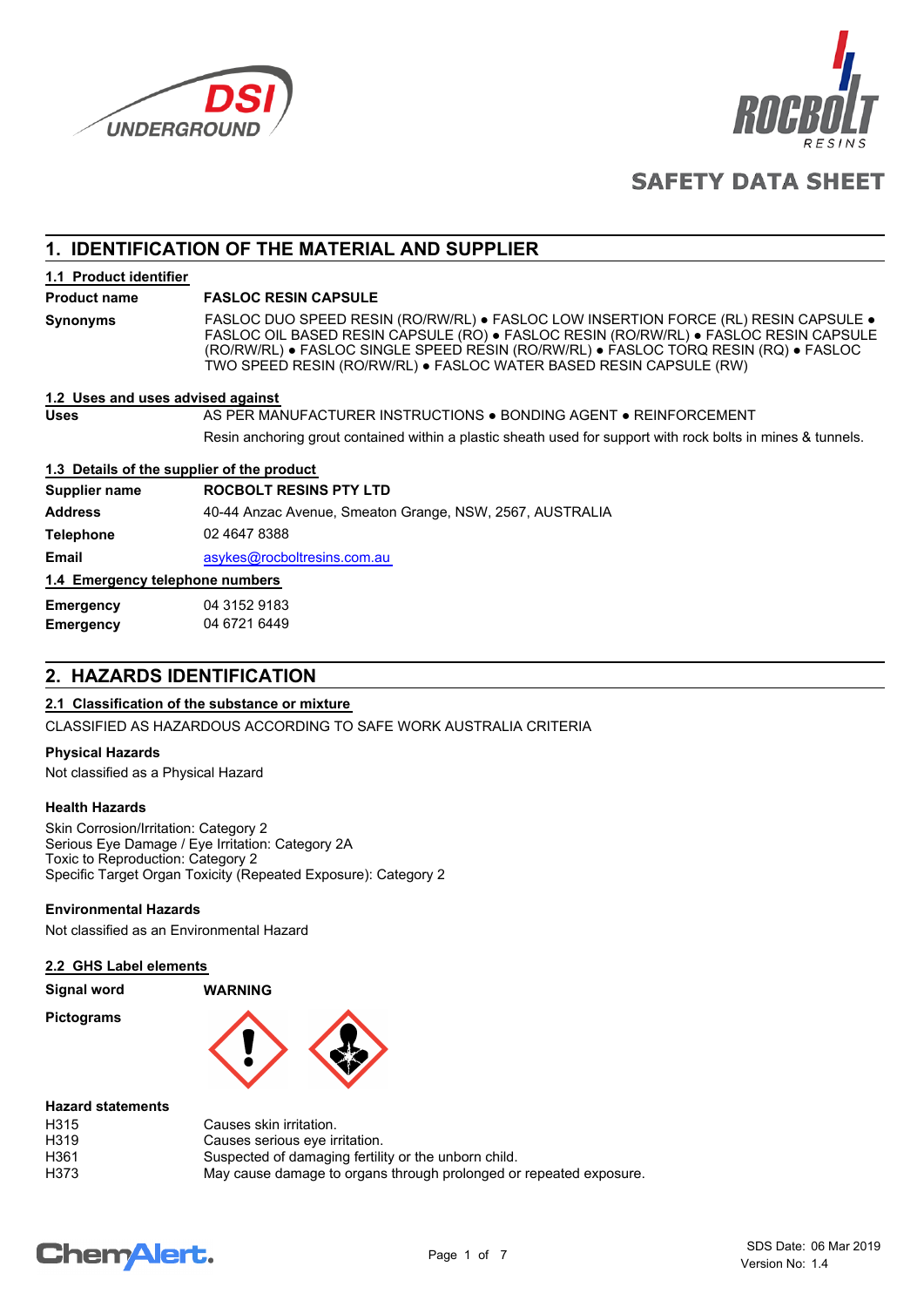#### **Prevention statements**

| P <sub>201</sub> | Obtain special instructions before use.                                    |
|------------------|----------------------------------------------------------------------------|
| P <sub>202</sub> | Do not handle until all safety precautions have been read and understood.  |
| P260             | Do not breathe dust/fume/gas/mist/vapours/spray.                           |
| P <sub>264</sub> | Wash thoroughly after handling.                                            |
| P280             | Wear protective gloves/protective clothing/eye protection/face protection. |
|                  |                                                                            |

#### **Response statements**

| P302 + P352        | IF ON SKIN: Wash with plenty of soap and water.                                                            |
|--------------------|------------------------------------------------------------------------------------------------------------|
| P305 + P351 + P338 | IF IN EYES: Rinse cautiously with water for several minutes. Remove contact lenses, if present and easy to |
|                    | do. Continue rinsing.                                                                                      |
| $P308 + P313$      | IF exposed or concerned: Get medical advice/ attention.                                                    |
| P321               | Specific treatment is advised - see first aid instructions.                                                |
| P362               | Take off contaminated clothing and wash before re-use.                                                     |

## **Storage statements**

None allocated.

#### **Disposal statements**

P501 Dispose of contents/container in accordance with relevant regulations.

#### **2.3 Other hazards**

The materials contained in this product may only represent a hazard if the integrity of the packaging is compromised. If the capsule packaging is compromised (eg leaks/splits) the product may cause an allergic skin reaction, skin irritation and serious eye irritation.

# **3. COMPOSITION/ INFORMATION ON INGREDIENTS**

#### **3.1 Substances / Mixtures**

| Ingredient                    | <b>CAS Number</b> | <b>EC Number</b> | <b>Content</b> |
|-------------------------------|-------------------|------------------|----------------|
| LIMESTONE (CALCIUM CARBONATE) | 1317-65-3         | 215-279-6        | $>50\%$        |
| POLYESTER RESIN(S)            | 39459-88-6        |                  | $30%$          |
| <b>STYRENE</b>                | 100-42-5          | 202-851-5        | < 10%          |
| BENZOYL PEROXIDE              | 94-36-0           | 202-327-6        | $1\%$          |

# **4. FIRST AID MEASURES**

#### **4.1 Description of first aid measures**

| Eye                         | If in eyes, hold eyelids apart and flush continuously with running water. Continue flushing until advised to<br>stop by a Poisons Information Centre, a doctor, or for at least 15 minutes.                                                                                                |  |
|-----------------------------|--------------------------------------------------------------------------------------------------------------------------------------------------------------------------------------------------------------------------------------------------------------------------------------------|--|
| <b>Inhalation</b>           | If inhaled, remove person from area of exposure. Avoid becoming a casualty. Remove contaminated clothing<br>and loosen remaining clothing. Allow patient to assume most comfortable position and keep warm. Keep at<br>rest until fully recovered. Seek medical advice if effects persist. |  |
| <b>Skin</b>                 | If skin or hair contact occurs, remove contaminated clothing and flush skin and hair with running water.<br>Continue flushing with water until advised to stop by a Poisons Information Centre or a doctor.                                                                                |  |
| Ingestion                   | For advice, contact a Poisons Information Centre on 13 11 26 (Australia Wide) or a doctor (at once). If<br>swallowed, do not induce vomiting. Ingestion is considered unlikely due to product form.                                                                                        |  |
| <b>First aid facilities</b> | None allocated.                                                                                                                                                                                                                                                                            |  |

#### **4.2 Most important symptoms and effects, both acute and delayed**

See Section 11 for more detailed information on health effects and symptoms.

## **4.3 Immediate medical attention and special treatment needed**

Treat symptomatically.

# **5. FIRE FIGHTING MEASURES**

#### **5.1 Extinguishing media**

Dry agent, carbon dioxide or foam. Prevent contamination of drains and waterways.

## **5.2 Special hazards arising from the substance or mixture**

Non flammable. May evolve toxic gases (carbon oxides, styrene, hydrocarbons) when heated to decomposition. Styrene may polymerise readily at elevated temperatures and may violently rupture sealed containers.

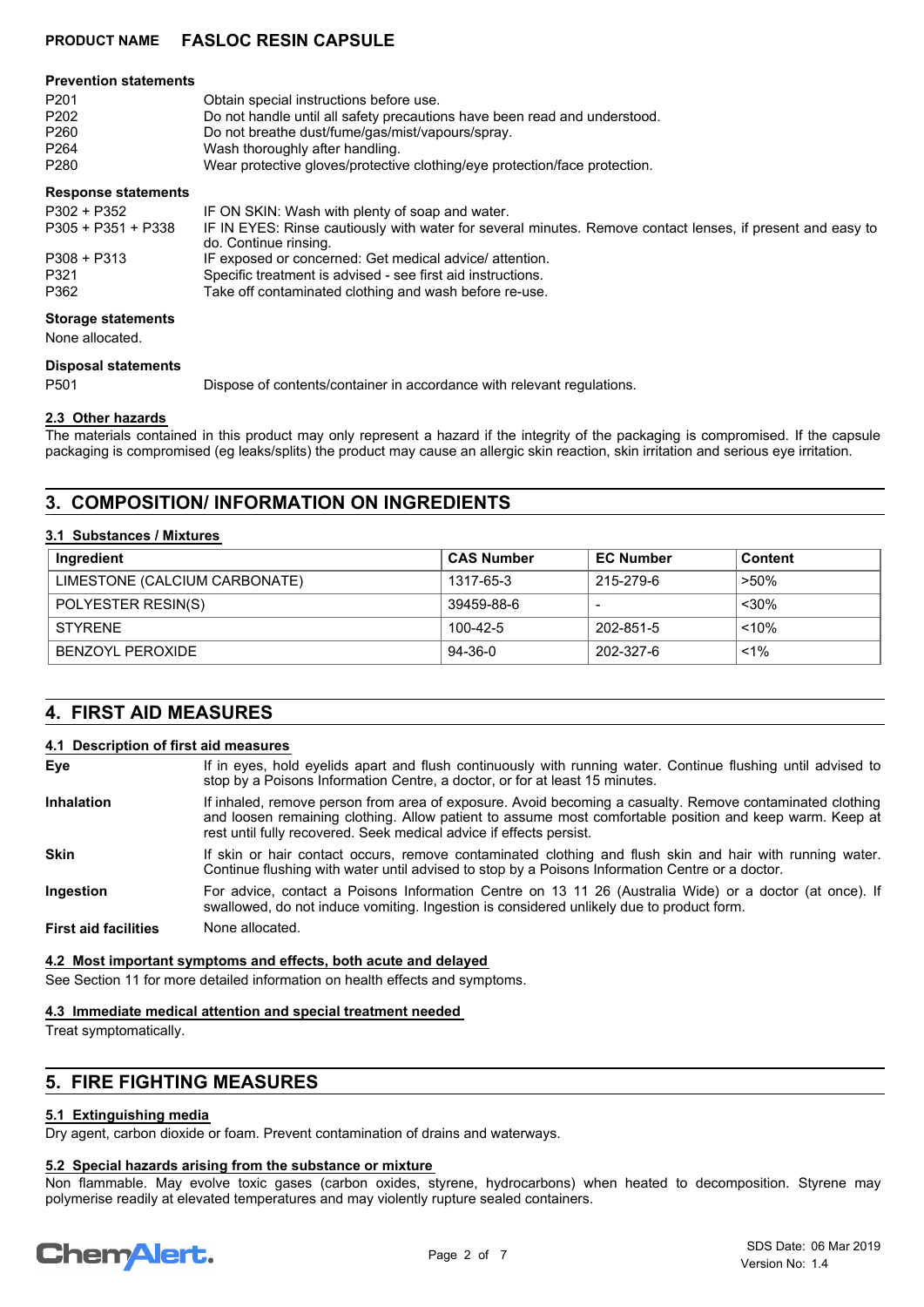#### **5.3 Advice for firefighters**

Non flammable. Evacuate area and contact emergency services. Toxic gases (hydrocarbons, carbon oxides, styrene) may be evolved when heated. Remain upwind and notify those downwind of hazard. Wear full protective equipment including Self Contained Breathing Apparatus (SCBA) when combating fire. Use waterfog to cool nearby storage areas.

#### **5.4 Hazchem code**

None allocated.

# **6. ACCIDENTAL RELEASE MEASURES**

## **6.1 Personal precautions, protective equipment and emergency procedures**

Wear Personal Protective Equipment (PPE) as detailed in section 8 of the SDS. Ventilate area where possible.

#### **6.2 Environmental precautions**

Prevent product from entering drains and waterways.

#### **6.3 Methods of cleaning up**

Contain spillage, then cover / absorb spill with non-combustible absorbent material (vermiculite, sand, or similar), collect and place in suitable containers for disposal. Eliminate all sources of ignition.

#### **6.4 Reference to other sections**

See Sections 8 and 13 for exposure controls and disposal.

# **7. HANDLING AND STORAGE**

## **7.1 Precautions for safe handling**

Before use carefully read the product label. Use of safe work practices are recommended to avoid eye or skin contact and inhalation. Observe good personal hygiene, including washing hands before eating. Prohibit eating, drinking and smoking in contaminated areas.

#### **7.2 Conditions for safe storage, including any incompatibilities**

Store in a cool, dry, well ventilated area, removed from incompatible substances, heat or ignition sources and foodstuffs. Ensure containers are adequately labelled, protected from physical damage and sealed when not in use. Check regularly for leaks or spills. Large storage areas should have appropriate ventilation and fire protection systems.

#### **7.3 Specific end uses**

No information provided.

# **8. EXPOSURE CONTROLS / PERSONAL PROTECTION**

#### **8.1 Control parameters**

#### **Exposure standards**

| Ingredient                                     | <b>Reference</b> | TWA |                   | <b>STEL</b> |                   |
|------------------------------------------------|------------------|-----|-------------------|-------------|-------------------|
|                                                |                  | ppm | mq/m <sup>3</sup> | ppm         | mq/m <sup>3</sup> |
| Benzoyl peroxide                               | SWA [AUS]        | --  |                   | $- -$       | $- -$             |
| Calcium carbonate (Limestone, Marble, Whiting) | SWA [AUS]        | --  | 10                | $- -$       | $- -$             |
| , Styrene, monomer                             | <b>SWA JAUSI</b> | 50  | 213               | 100         | 426               |

#### **Biological limits**

|                |                                                     | <b>Sampling Time</b> | <b>BEI</b>                       |
|----------------|-----------------------------------------------------|----------------------|----------------------------------|
| <b>STYRENE</b> | Mandelic acid plus phenylglyoxylic acid in<br>urine | End of shift         | $400 \text{ mg/g}$<br>creatinine |
|                | Styrene in venous blood                             | End of shift         | $\pm 0.2$ mg/L                   |

Reference: ACGIH Biological Exposure Indices

## **8.2 Exposure controls**

Maintain dust / vapour levels below the recommended exposure standard. **Engineering controls**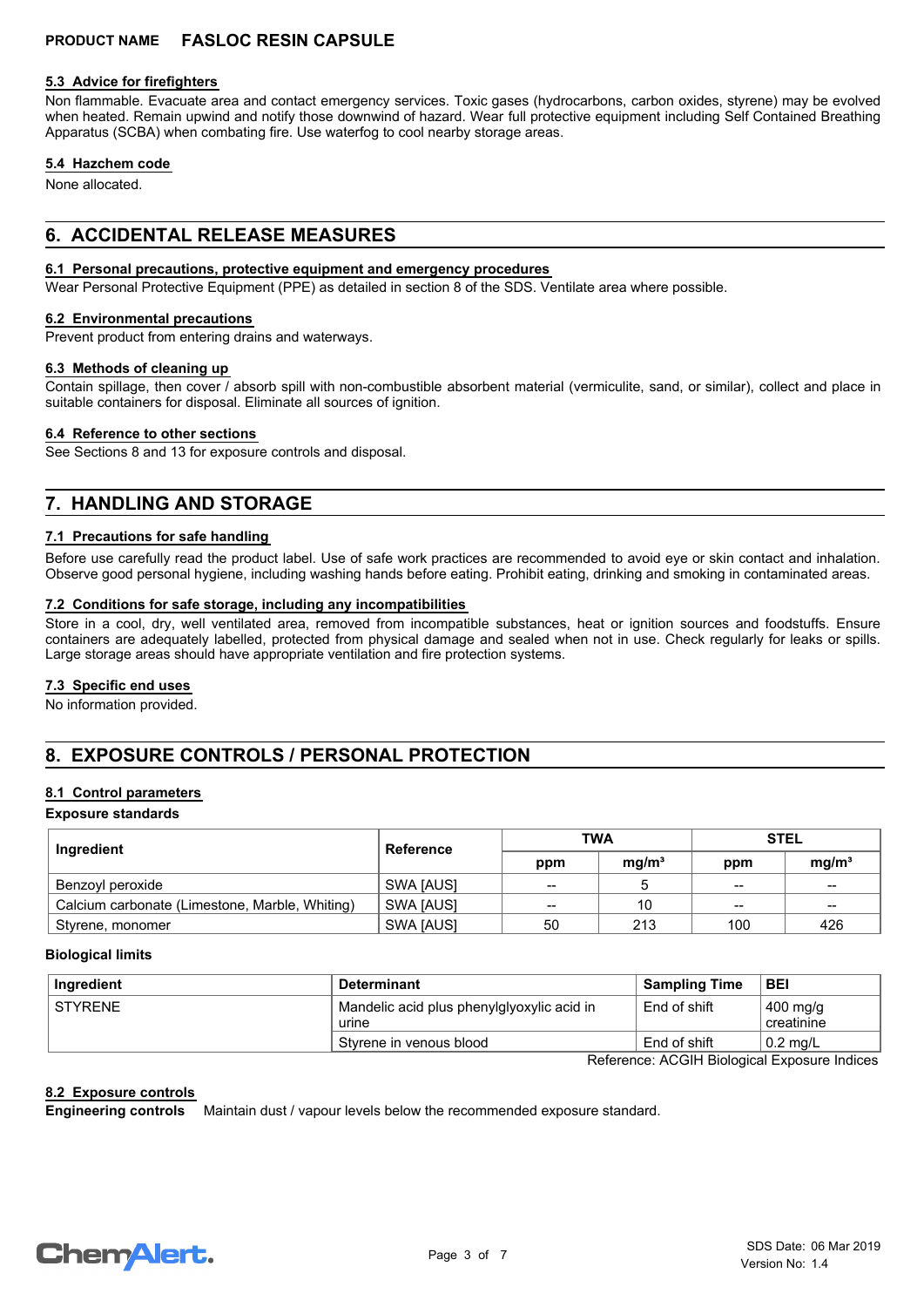## **PPE**

**Eye / Face** Wear splash-proof goggles or safety glasses. The selection of PPE is dependent on a detailed site specific risk assessment. This should consider the work situation, the physical form of the chemical, the handling methods and environmental factors.

**Hands** Wear barrier gloves.

**Body** Wear coveralls. With prolonged use, wear coveralls.

**Respiratory** If determined by a risk assessment and inhalation risk exists, wear an organic vapour/particulate respirator or an air supplied mask meeting the requirements of AS/NZS 1715 and AS/NZS 1716. Always wash hands before smoking, eating, drinking or using the toilet. Wash contaminated clothing and other protective equipment before storage or re-use.



# **9. PHYSICAL AND CHEMICAL PROPERTIES**

## **9.1 Information on basic physical and chemical properties**

| Appearance                      | WHITE CATALYST PREMIX SEPARATED FROM RESIN MASTIC WITH PIGMENTS AND |
|---------------------------------|---------------------------------------------------------------------|
|                                 | INERT FILLERS, ENCLOSED IN A CAPSULE FILM                           |
| Odour                           | <b>SLIGHT STYRENE SMELL</b>                                         |
| <b>Flammability</b>             | <b>NOT APPLICABLE</b>                                               |
| <b>Flash point</b>              | <b>NOT APPLICABLE</b>                                               |
| <b>Boiling point</b>            | <b>NOT APPLICABLE</b>                                               |
| <b>Melting point</b>            | <b>NOT APPLICABLE</b>                                               |
| <b>Evaporation rate</b>         | <b>NOT APPLICABLE</b>                                               |
| pH                              | <b>NOT APPLICABLE</b>                                               |
| <b>Vapour density</b>           | <b>NOT AVAILABLE</b>                                                |
| <b>Specific gravity</b>         | 2.0                                                                 |
| Solubility (water)              | <b>INSOLUBLE</b>                                                    |
| Vapour pressure                 | NOT APPLICABLE                                                      |
| <b>Upper explosion limit</b>    | <b>NOT APPLICABLE</b>                                               |
| Lower explosion limit           | <b>NOT APPLICABLE</b>                                               |
| <b>Partition coefficient</b>    | <b>NOT AVAILABLE</b>                                                |
| <b>Autoignition temperature</b> | <b>NOT AVAILABLE</b>                                                |
| Decomposition temperature       | <b>NOT AVAILABLE</b>                                                |
| <b>Viscosity</b>                | <b>NOT AVAILABLE</b>                                                |
| <b>Explosive properties</b>     | <b>NOT AVAILABLE</b>                                                |
| <b>Oxidising properties</b>     | <b>NOT AVAILABLE</b>                                                |
| <b>Odour threshold</b>          | <b>NOT AVAILABLE</b>                                                |
| 9.2 Other information           |                                                                     |
| % Volatiles                     | <b>NOT APPLICABLE</b>                                               |
|                                 |                                                                     |

# **10. STABILITY AND REACTIVITY**

#### **10.1 Reactivity**

Carefully review all information provided in sections 10.2 to 10.6.

#### **10.2 Chemical stability**

Stable under recommended conditions of storage.

#### **10.3 Possibility of hazardous reactions**

Styrene may polymerise with violent rupture/explosion. Polymerises with evolution of heat. Avoid contact with curing agents, accelerators, and/or initiators.

#### **10.4 Conditions to avoid**

Avoid heat, sparks, open flames and other ignition sources.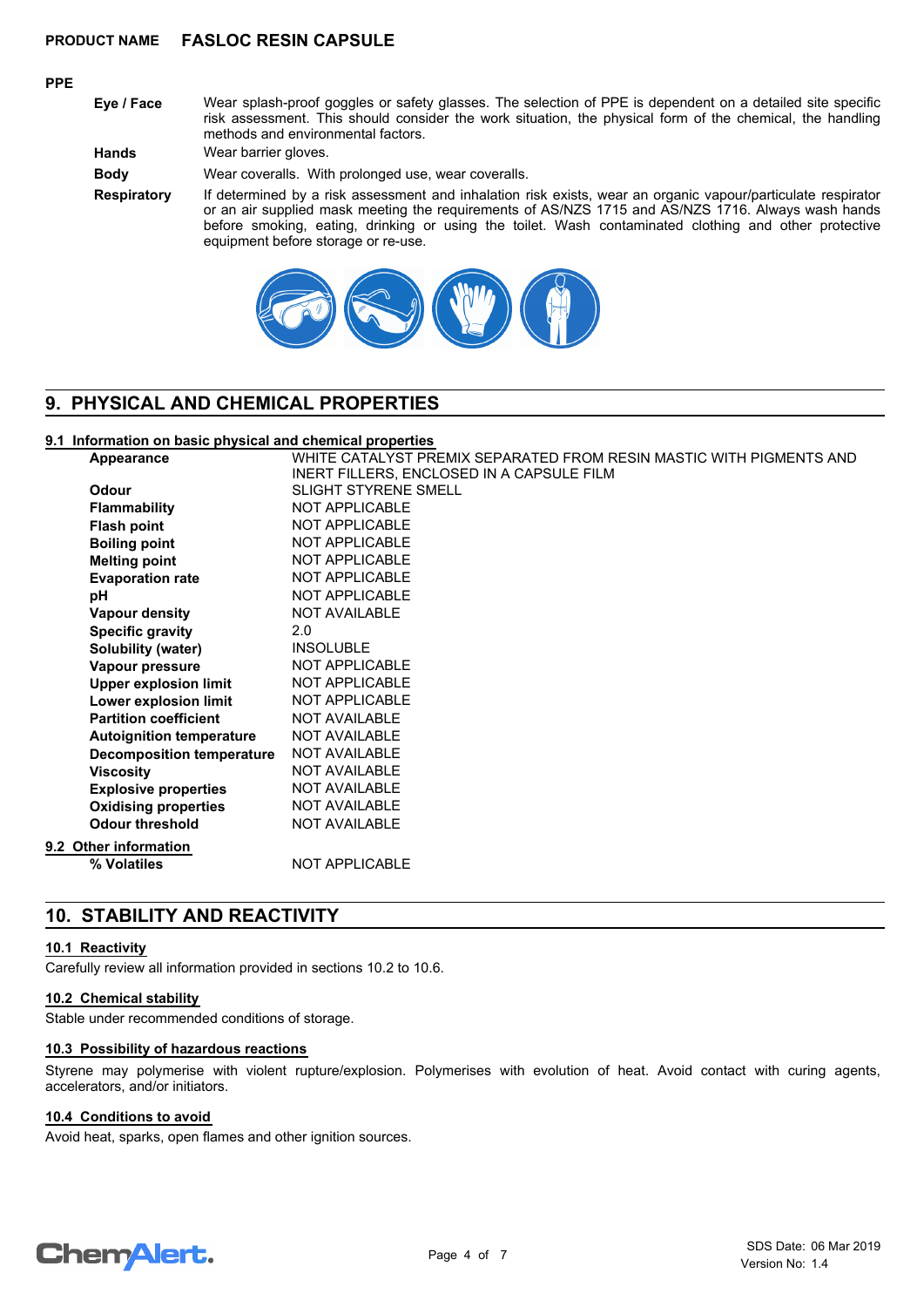#### **10.5 Incompatible materials**

Incompatible with oxidising agents (e.g. hypochlorites), acids (e.g. nitric acid), alkalis (e.g. sodium hydroxide), amines, halogens, sunlight, ferrous salts, heat and ignition sources. May polymerise with violent rupture/explosion.

#### **10.6 Hazardous decomposition products**

May evolve toxic gases (carbon and styrene oxides, hydrocarbons) when heated to decomposition.

# **11. TOXICOLOGICAL INFORMATION**

#### **11.1 Information on toxicological effects**

**Acute toxicity** Due to the product form (enclosed), contact with contents is not anticipated with normal use.

#### **Information available for the ingredients:**

| Ingredient                    |                                                                                                                                                                                                                                         | Oral LD50          | <b>Dermal LD50</b>               | <b>Inhalation LC50</b>              |
|-------------------------------|-----------------------------------------------------------------------------------------------------------------------------------------------------------------------------------------------------------------------------------------|--------------------|----------------------------------|-------------------------------------|
|                               |                                                                                                                                                                                                                                         |                    |                                  |                                     |
| LIMESTONE (CALCIUM CARBONATE) |                                                                                                                                                                                                                                         | > 5000 mg/kg (rat) |                                  |                                     |
| <b>STYRENE</b>                |                                                                                                                                                                                                                                         | > 2000 mg/kg (rat) | > 2000 mg/kg (rat)<br>(OECD 402) | 11.8 mg/L/4 hours (rat)<br>(vapour) |
| <b>BENZOYL PEROXIDE</b>       |                                                                                                                                                                                                                                         | 5700 mg/kg (mouse) | $>$ 1000 mg/kg (mammal)          |                                     |
| <b>Skin</b>                   | Due to product encapsulation, the potential for skin contact with contents is reduced. If the container is<br>damaged, contact may result in irritation, redness, pain, rash, dermatitis and possible burns. Effects may be<br>delayed. |                    |                                  |                                     |
| Eye                           | Due to product encapsulation, the potential for eye contact with contents is reduced. If the container is<br>damaged, direct contact may result in irritation, lacrimation and burns.                                                   |                    |                                  |                                     |
| <b>Sensitisation</b>          | May cause an allergic skin reaction. This product is not classified as a respiratory sensitiser.                                                                                                                                        |                    |                                  |                                     |
| <b>Mutagenicity</b>           | Insufficient data available to classify as a mutagen.                                                                                                                                                                                   |                    |                                  |                                     |
| Carcinogenicity               | Due to the product encapsulation, exposure to contents is not anticipated with normal use. Styrene is<br>classified as possibly carcinogenic to humans (IARC Group 2B).                                                                 |                    |                                  |                                     |
| <b>Reproductive</b>           | Due to the product encapsulation, exposure to contents is not anticipated with normal use. Styrene is<br>suspected of damaging the unborn child.                                                                                        |                    |                                  |                                     |
| STOT - single<br>exposure     | Over exposure may result in irritation of the nose and throat, coughing, nausea, vomiting, dizziness and<br>breathing difficulties. High level exposure may result in respiratory paralysis and unconsciousness.                        |                    |                                  |                                     |
| STOT - repeated<br>exposure   | Due to product encapsulation, the potential for exposure to the contents is reduced. May cause damage to<br>organs (nasal epithelial and ear) through prolonged or repeated exposure to styrene if inhaled.                             |                    |                                  |                                     |
| <b>Aspiration</b>             | Not classified as causing aspiration.                                                                                                                                                                                                   |                    |                                  |                                     |

# **12. ECOLOGICAL INFORMATION**

## **12.1 Toxicity**

No information provided.

#### **12.2 Persistence and degradability**

No information provided.

#### **12.3 Bioaccumulative potential**

No information provided.

#### **12.4 Mobility in soil**

No information provided.

#### **12.5 Other adverse effects**

If released to the atmosphere, styrene will react rapidly with both hydroxyl radicals and ozone with a combined calculated half-life of about 5 hours. If released to environmental bodies of water, styrene will volatilise relatively rapidly and biodegrade, but is not expected to hydrolyse. If released to soil it will biodegrade and have low soil mobility.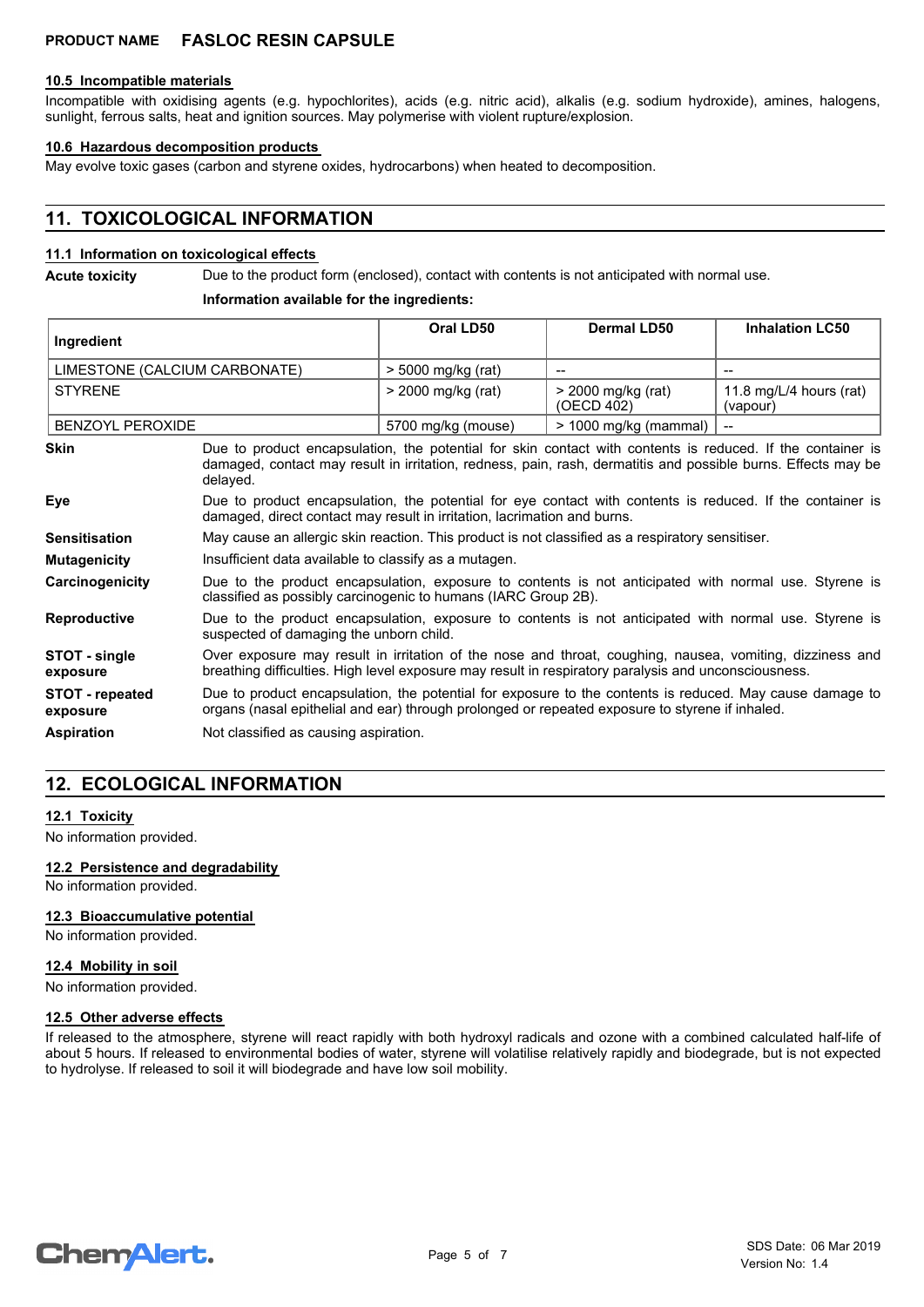# **13. DISPOSAL CONSIDERATIONS**

#### **13.1 Waste treatment methods**

For small quantities, mix with other component/s, absorb with sand, vermiculite or similar and dispose of to an approved landfill site. Contact the manufacturer/supplier for additional information (if required). Ensure protective equipment is worn when mixing. Prevent contamination of drains and waterways as aquatic life may be threatened and environmental damage may result. **Waste disposal**

**Legislation** Dispose of in accordance with relevant local legislation.

# **14. TRANSPORT INFORMATION**

## **NOT CLASSIFIED AS A DANGEROUS GOOD BY THE CRITERIA OF THE ADG CODE, IMDG OR IATA**

|                                     | <b>LAND TRANSPORT (ADG)</b> | <b>SEA TRANSPORT (IMDG / IMO)</b> | AIR TRANSPORT (IATA / ICAO) |
|-------------------------------------|-----------------------------|-----------------------------------|-----------------------------|
| 14.1 UN Number                      | None allocated.             | None allocated.                   | None allocated.             |
| 14.2 Proper<br><b>Shipping Name</b> | None allocated.             | None allocated.                   | None allocated.             |
| 14.3 Transport<br>hazard class      | None allocated.             | None allocated.                   | None allocated.             |
| 14.4 Packing Group                  | None allocated.             | None allocated.                   | None allocated.             |

#### **14.5 Environmental hazards**

Not a Marine Pollutant

#### **14.6 Special precautions for user**

**Hazchem code** None allocated.

# **15. REGULATORY INFORMATION**

#### **15.1 Safety, health and environmental regulations/legislation specific for the substance or mixture**

Classified as a Schedule 5 (S5) Standard for the Uniform Scheduling of Medicines and Poisons (SUSMP). **Poison schedule**

Safework Australia criteria is based on the Globally Harmonised System (GHS) of Classification and Labelling of Chemicals. **Classifications**

**AUSTRALIA: AICS (Australian Inventory of Chemical Substances)** All components are listed on AICS, or are exempt. **EUROPE:EINECS (European Inventory of Existing Chemical Substances)** All components are listed on EINECS, or are exempt. **Inventory listings**

# **16. OTHER INFORMATION**

ORGANIC PEROXIDES: Fires involving organic peroxides can be intense and move rapidly due to product rapid decomposition with release of oxygen and may involve explosions. If spilt on combustible materials it may spontaneously ignite. A diluent is often added to organic peroxides to reduce shock sensitivity. **Additional information**

> IARC GROUP 2B - POSSIBLE HUMAN CARCINOGEN. This product contains an ingredient which has demonstrated sufficient evidence to have been classified by the International Agency for Research into Cancer (IARC) as possibly carcinogenic to humans and whose use should be strictly monitored and controlled.

PERSONAL PROTECTIVE EQUIPMENT GUIDELINES:

The recommendation for protective equipment contained within this report is provided as a guide only. Factors such as form of product, method of application, working environment, quantity used, product concentration and the availability of engineering controls should be considered before final selection of personal protective equipment is made.